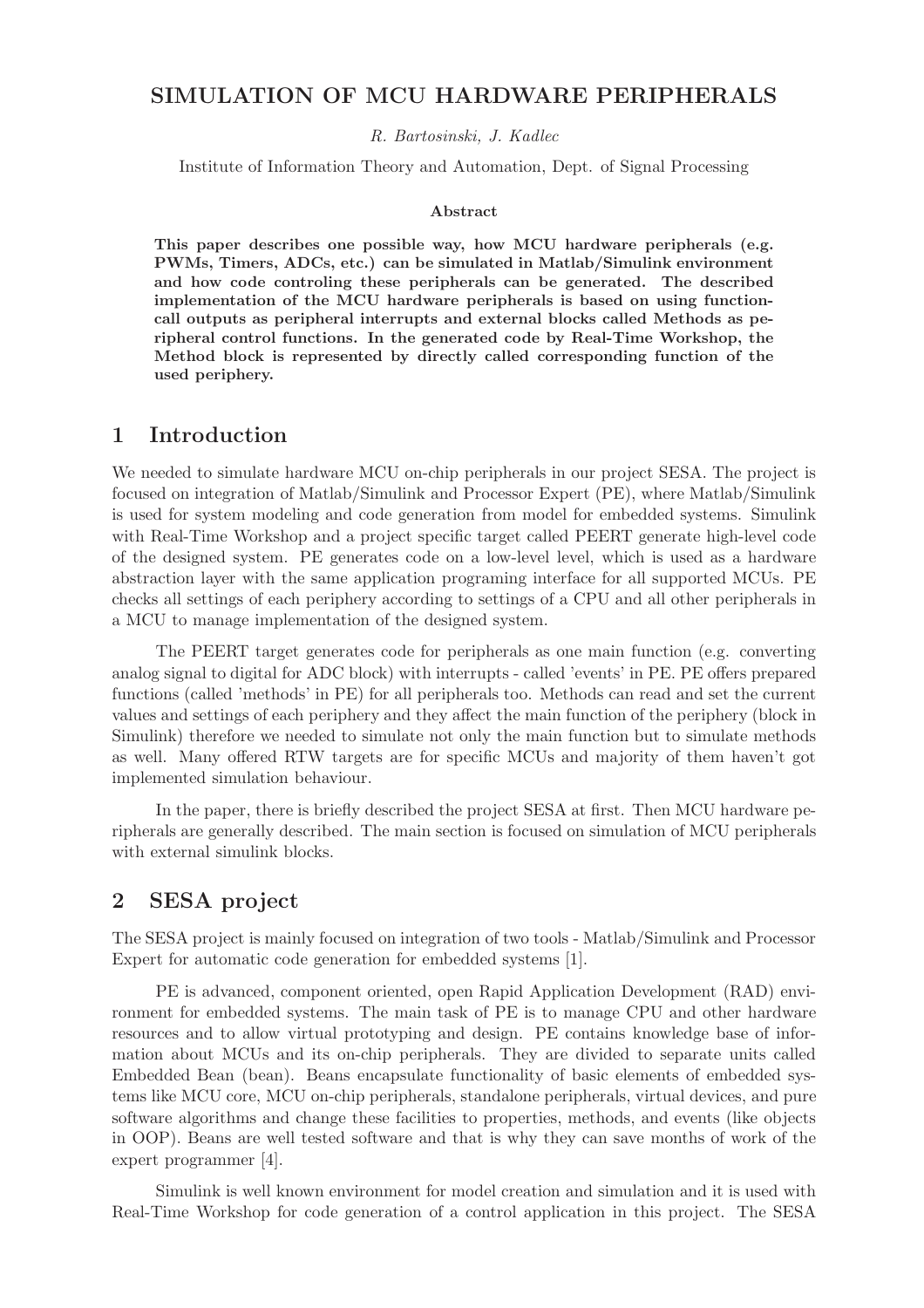simulation and generation flow is in the figure 1.



Figure 1: The SESA flow for generation code from a Simulink model

Simulation and code generation of implemented blocks is dependent on properties of blocks which are synchronized with PE beans through COM connection. It allows to use PE Bean Inspector window for property settings, as well. This concept takes advantage of PE knowledge base about entire created system and its dependency on the other used beans/blocks.

The result of the SESA project is a library and a blockset for Matlab/Simulink. The library provides interconnection between Simulink and PE. The blockset contains blocks which represent selected hardware peripherals (figure 2). All blocks have S-functions which simulate behaviour of the coresponding peripherals. [1, 2, 3]



Figure 2: The SESA blockset

# 3 MCU hardware peripherals

MCUs have implemented many kinds of on-chip peripherals. For example the Freescale DSP 56F8367 contains up to two 6-channel PWMs, four 4-channel 12-bit ADCs, two Quadrature Decoders, four quad Timers, digital IOs and others [5].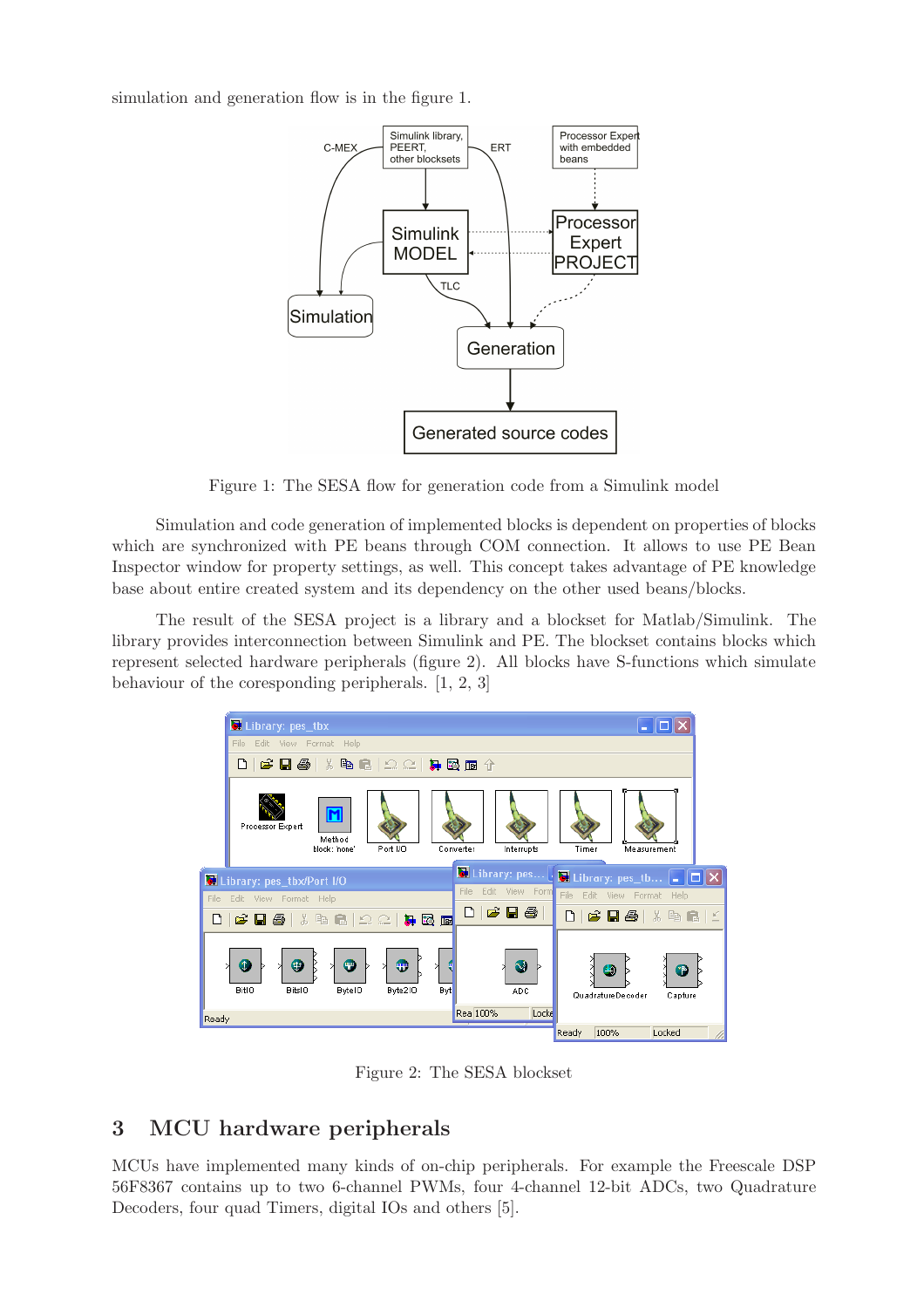Each periphery provides its specific functionality separately and according to setting of its own registers. These registers are set and read from the CPU by user program. One side of periphery is normally directly connected to MCU external pins as inputs (e.g. analog input of ADC) or outputs (e.g. output of generated signal from PWM) or both directions (e.g. GPIO). Majority of peripherals invoke interrupt to inform CPU that something is happening, as well.

PE provides low-level code for periphery initialization, control and interrupt processing functions and it provides uniform API for all supported MCUs which contain the selected periphery. A user then uses prepared functions and he needn't write his own initialization and control code.

For example we can see more detailedly on a Quadrature Decoder (QD) [6]. A QD circuit decodes quadrature encoder signals, normally two 90 degrees out-of-phase pulses, into count and direction information. This periphery has minimally two inputs - signals PHASEA and PHASEB and it can has next two signals Index and Home for counting number of rotations and indicating home position. If PHASEA leads PHASEB, assuming motion is in the positive direction. However, if PHASEA lags PHASEB, the motion is in the negative direction (figure 3).



Figure 3: Quadrature Decoder signals

The main function of a QD periphery is a position counter and checking if the current value isn't out of bounds saved in registers. Other functions are difference counting and rotation counting. PE implements a QD periphery in its bean Quadrature Decoder. It offers all necessary functions for parameter setting and value reading - GetPosition, GetDifference, SetPosition, GetRevolution, etc.

A QD generates two interrupts - when index signal is changed which indicates next rotation and when home signal is changed which indicates that it is in its home position. Processing of both interrupts is supported by PE as events. PE prepares empty interrupt service routines for each used interrupt and a user has only to write his own code inside.

#### 4 Simulation of MCU hardware peripherals

The main goal of our project is generating source code from Simulink model by RTW and PE tools. Our second goal is to allow simulation of these models and therefore each supported hardware periphery must have described its behaviour in a simulation model.

A simulation of the hardware peripherals is not a simply issue in Matlab/Simulink because it works partially asynchronously and Simulink simulates mainly synchronous systems or more precisely there is no way how hardware asynchronous events (and also interrupts) can be correctly simulated. The next difficulty is with peripherals which provide different functions and it is necessary to use each function in different time domain or unrepeatedly.

We have proposed and implemented the following methodology of simulation of HW peripherals. Every periphery is represented by one Simulink block. The block outputs are generated normally in the "calculate outputs" function in the corresponding S-function as shown in figure 4. For example the current values of position and rotation counters are such outputs of the QD periphery. Block input and output data types are exactly the same as registers of the periphery where to (or where from) values are written (or read). Inputs and outputs which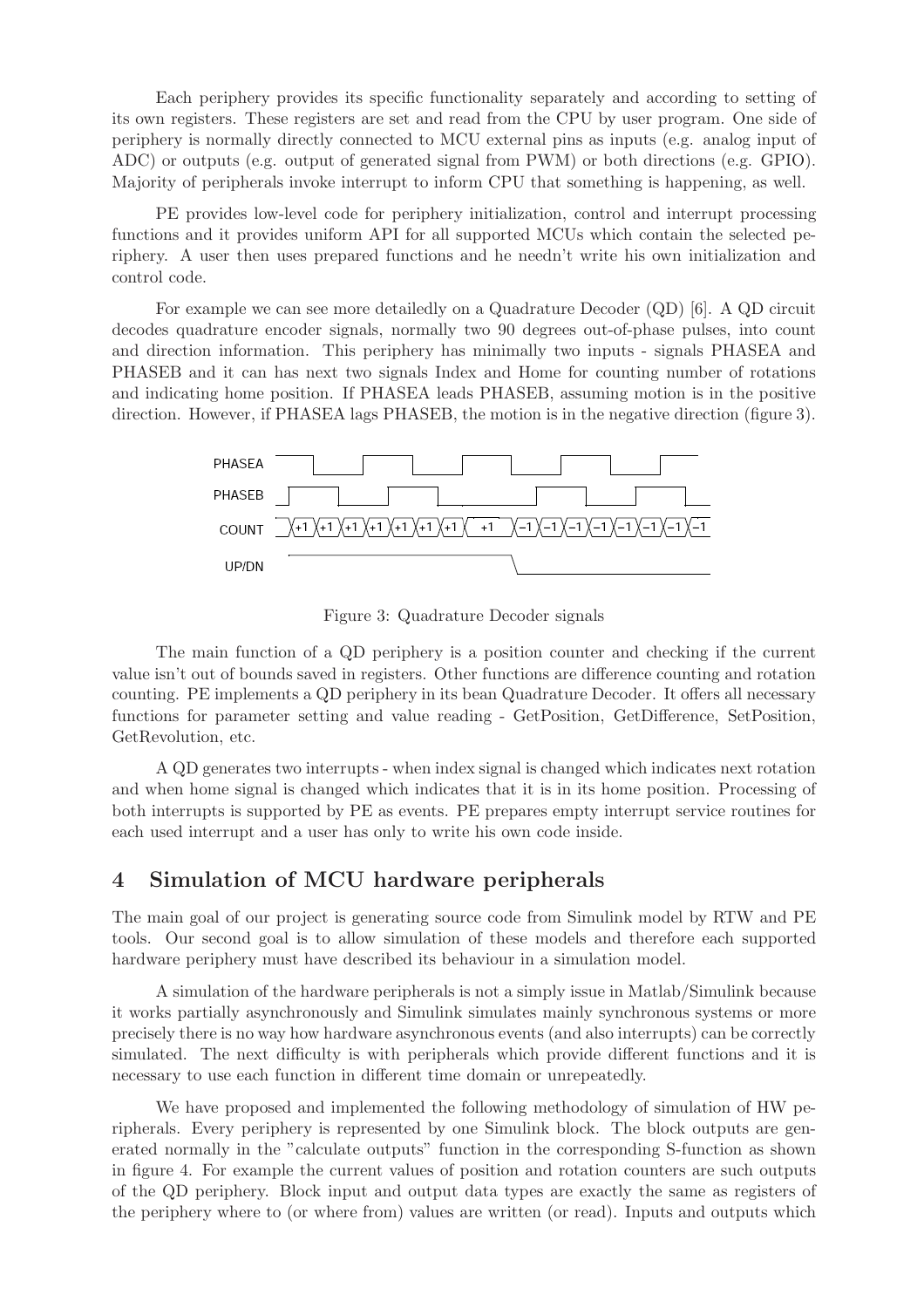represent external inputs and outputs (e.g. analog input for ADC periphery) have dynamically determined data type which allows to interconnect with any blocks.



Figure 4: How Simulink Performs Simulation [8]

If a periphery invokes any interrupts they are represented as function-call signals outgoing from the corresponding block. A function-call subsystem which is connected to such function-call output represents interrupt service routine in these cases (figure 5). The function-call outputs can be excited only in the "calculate outputs" phase of block simulation.



Figure 5: Model with a Quadrature Decoder periphery with interrupts

A choice of block sample time is one of crucial factors for the correct behavioural simulation of a periphery and for higher simulation speed. Because we simulate only behaviour of peripherals we couldn't implement delays between inputs and outputs. Then peripherals without internal timer (GPIO,ADC,QD,...) are only dependent on sample time of input signals and they use port-based timing; peripherals with internal timer (TimerInt, PWM, ...) use fixed timer with period sets to minimal time when the outputs are not changed or the variable sample time solver must be used, e.g. a PWM periphery generates PWM signal according to 16-bit value of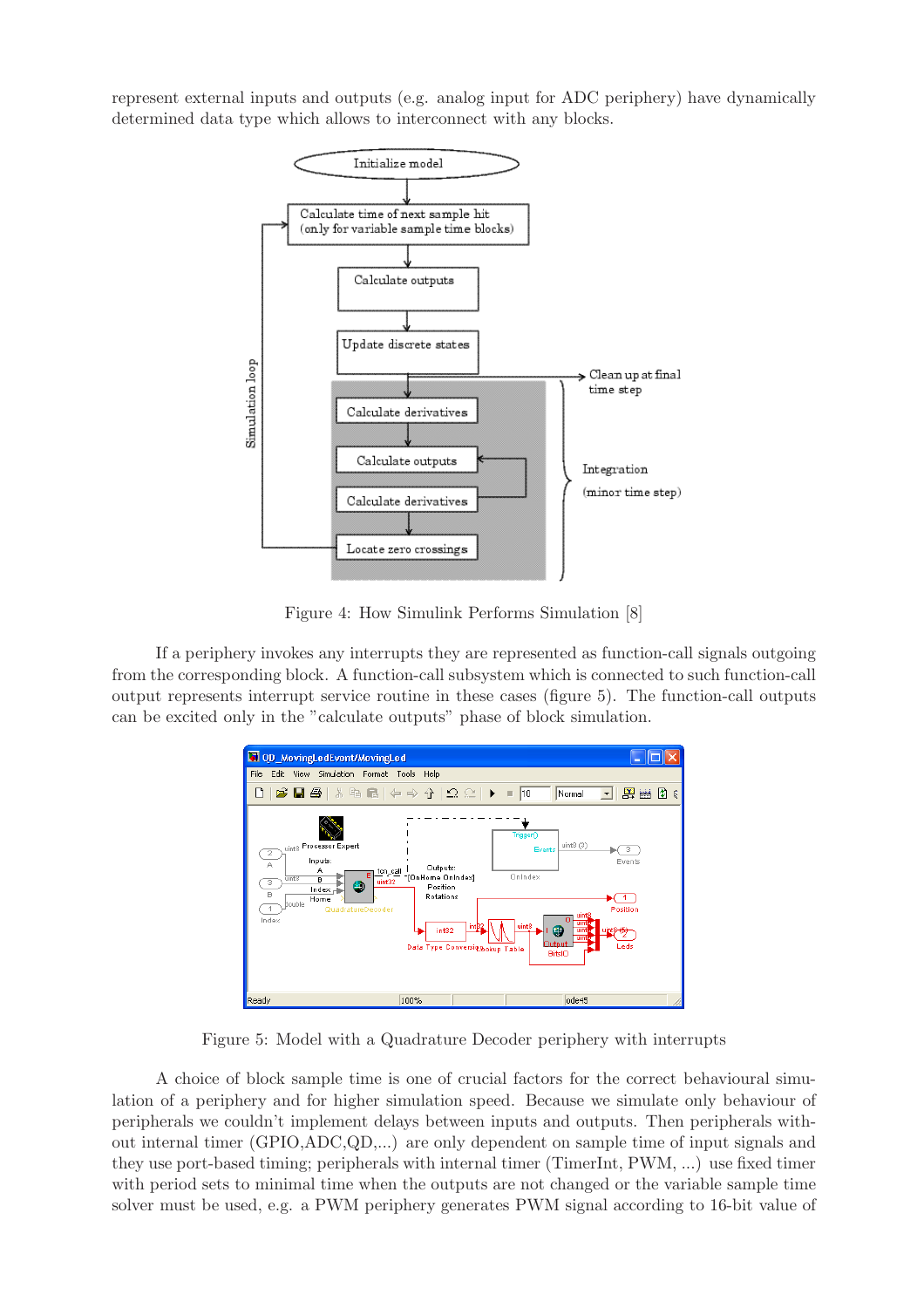ratio and then corresponding block has sample time set to PWM period divided by 65536.

There is a special block in the blockset - Method block. It represents external functions for all peripherals. For example the block method can represents the following QD periphery functions: GetPosition, GetDifference, GetRevolution, GetHome, GetIndex, SetPosition, SetRevolution. The method block isn't directly connected to the main block and therefore it can be placed anywhere and also with different sample time in the model. Practically the method block is connected with the periphery main block through shared data structure which is persistant during model simulation. In this way, methods can get and change current values and parameters of the peripheral blocks and access to the blocks is performed in "calculate outputs" phase in method block. This solution hasn't any problems with reading current values and parameters from the block but if the method block changes current values or parameters of the block which directly affect block outputs the changes will be used in the first next sample time of the block. This is a disadvantage of simulation in Matlab/Simulink which must know time of the next sample time. This feature isn't so important in the behaviour simulation of hardware peripherals. And it can be partially compensated in some cases by using time-dependent computation of outputs against direct computation because time of changes can be saved from method block and the time is the same as the block time.



Figure 6: Submodel with QD block and an external QD method in different time domain

The method block has been added to the blockset mainly for inserting additional peripheral functions to the output generated code but it can simulate implemented peripheral functions as well and it can be helpful for simulation and code generation of unrepeated states, e.g. for initialization and in interrupts and generally different time domains.



Figure 7: Model with RTC block and several external methods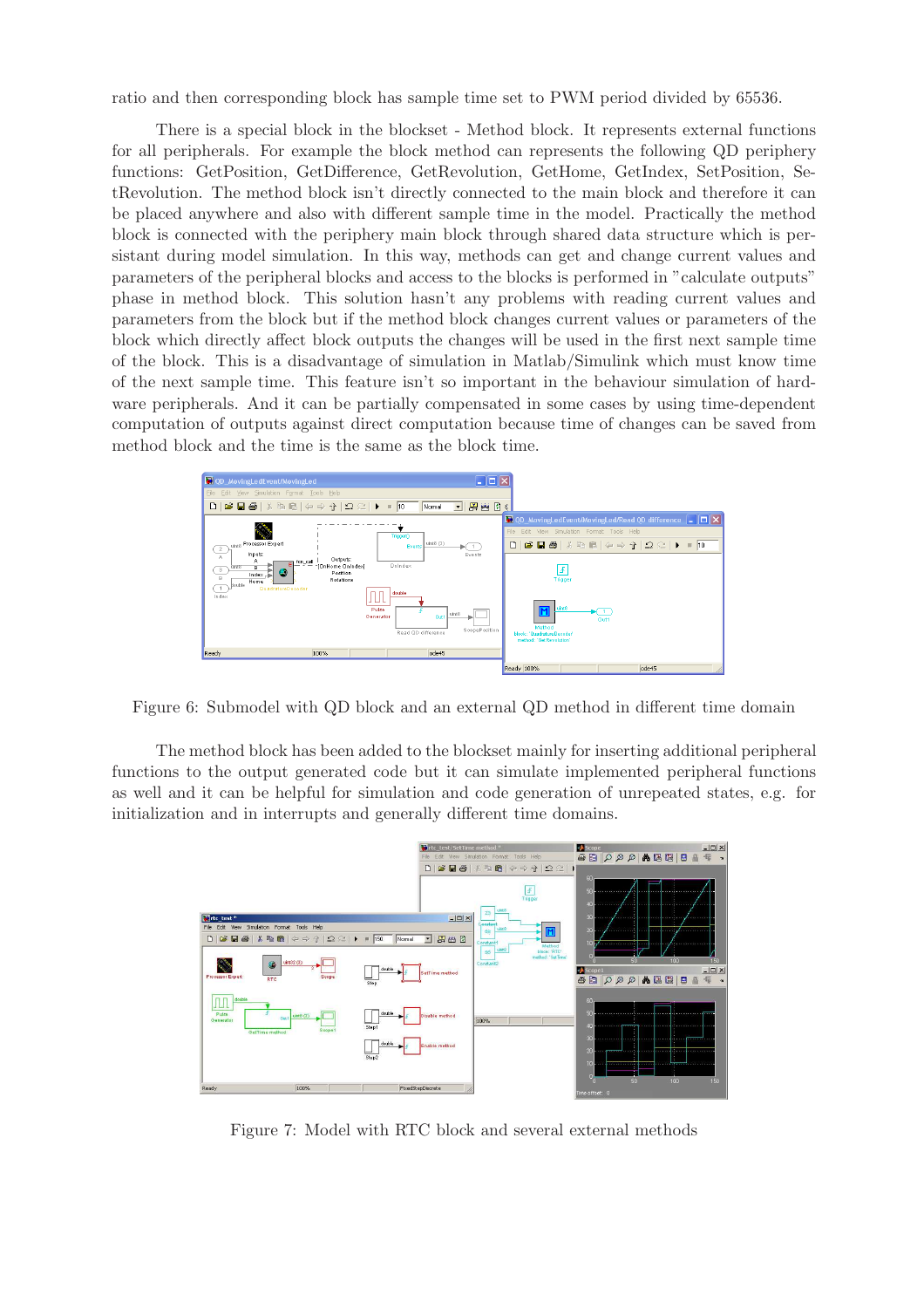## 5 Generated code by RTW

In our project we generate output C code from model with Real-Time Workshop and project specific target based on Embedded Real-Time Coder [7]. In this target, each block which represents hardware periphery is replaced by predefined code using the API from PE for corresponding bean and the code performs the selected main function of the periphery (e.g. generating PWM signals for PWM blocks). All method blocks are replaced with calling of the selected function corresponding to implemented simulation behaviour.

#### 6 Conclusions and future work

The paper describes one possible way how hardware peripherals can be simulated. External standalone blocks are used for simulation of peripheral functions which must run in different subsytem or with different time domain. These blocks called Methods share data structure with main blocks and they can get or change values and parameters of main blocks. S-functions must be implemented with consideration to fact that external blocks can change block properties in anytime and not only in "calculate outputs" phase of block simulation.

Simulation with method blocks has been developed for project SESA which integrates two tools - Matlab/Simulink for simulation of systems and code generations from them and Processor Expert for preparing a hardware abstraction layer of embedded systems and supported MCUs. The method blocks are directly replaced by calling functions corresponding to simulated behaviour.

The future work will be focused on cleaning of the implementation and verification of the used metodology.

#### 7 Acknowledge

This work is supported by Academy of Sciences of the Czech Republic under project No. 1ET400750406 (SESA project).

#### References

- [1] R. Bartosinski, P. Stružka, L. Waszniowski. Peert-blockset for Processor Expert and Matlab/Simulink integration. In B. Walden C. Moler, A. Prochzka, editor, Technical Computing Prague 2005 : 13th Annual Conference Proceedings, pages 1–8, November 2005.
- [2] R. Bartosinski, Z. Hanzálek, P. Stružka, L. Waszniowski. Processor Expert Enhances Matlab Simulink Facilities for Embedded Software Rapid Development. In ETFA 2006 Proceedings, pages 625–628, Piscataway, 2006. IEEE.
- [3] R. Bartosinski, Z. Hanzálek, P. Stružka, L. Waszniowski. Integrated Environment for Embedded Control Systems Design. In IEEE International Parallel & Distributed Processing Symposium. IEEE, 2007.
- [4] UNIS s r.o. Processor Expert help, 2007.
- [5] Freescale Semiconductor. 56F8300 Data Sheet, 16-bit Digital Signal Controllers, 2007.
- [6] Freescale Semiconductor. 56F8300 Peripheral User Manual, 2007.
- [7] Inc. The MathWorks. Real-Time Workshop Users Guide, 2007.
- [8] Inc. The MathWorks. Simulink Writing S-functions, 2007.